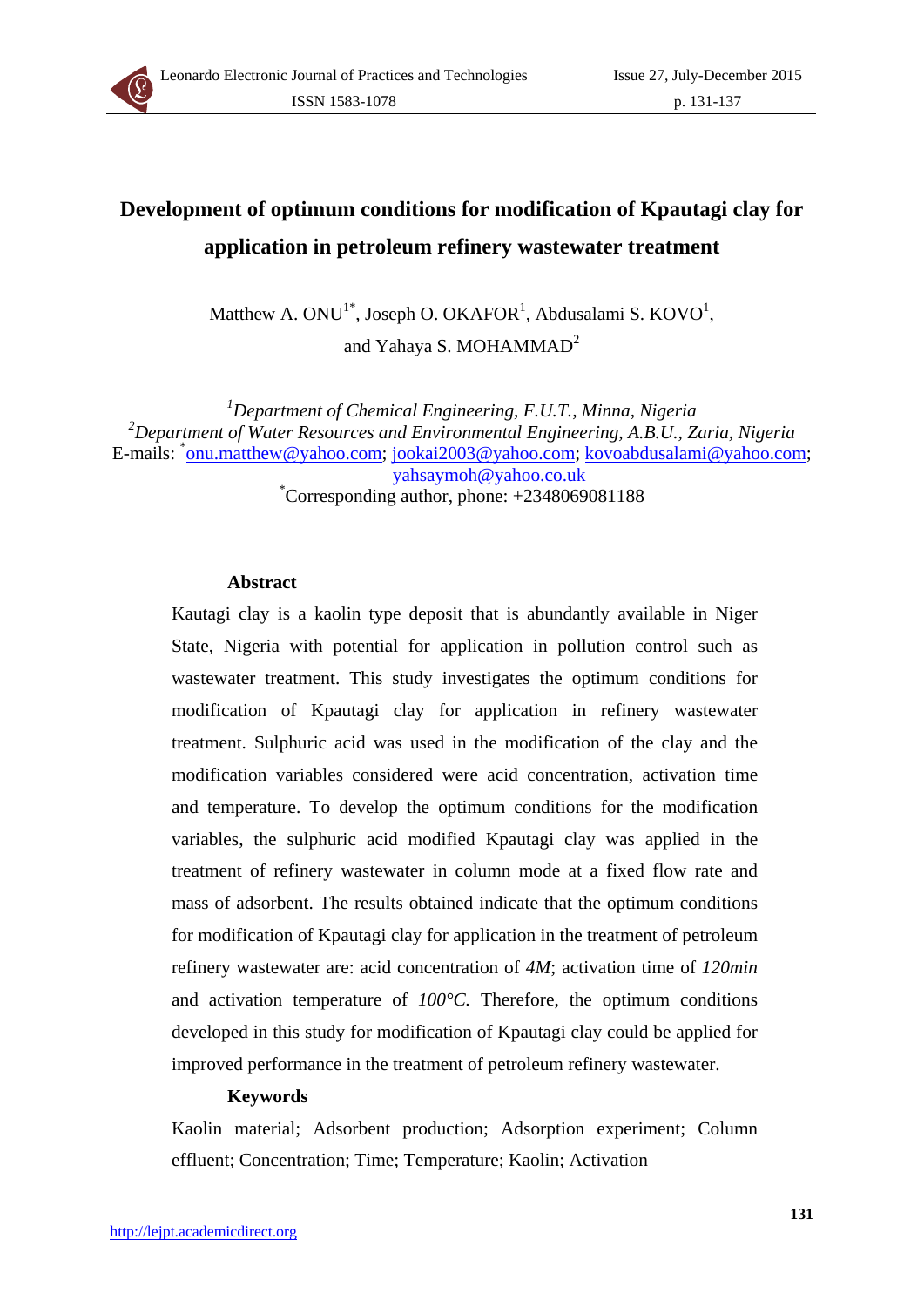#### **Introduction**

Kaolin is one type of clay materials which is widely used for a quite number of applications such as catalyst, cement additive, water and wastewater treatment [1] Kaolin consists of a group of hydrous aluminosilicate minerals with chemical formula  $Al_2Si_2O_5(OH)_4$ . The industrial application of kaolin is strongly connected to its adsorptive properties which depend on surface modification that enhances its surface properties thereby making it a potential alternative to activated carbon [2]. These modification methods include heat treatment and acid activation [3]. Thermal activation is a physical treatment which involves calcination of clays at high temperatures [4] to remove impurities and possible moisture [5]. The acid modification of clay is normally carried out using HCl,  $HNO<sub>3</sub>$  or H2SO4 [6] and this results in alteration of the physical properties such as surface area, average pore volume, cationic exchange capacity and acidity of the surface of the clays [7, 8]. The most important variables for acid activation of clay minerals include the nature and type of clay, acid concentration, activation temperature and time.

Nigeria is blessed with abundant clay deposits such as Kpautagi clay (kaolin) in Niger State that have not been fully utilized industrially and to the best of our knowledge there is little or no information about the application of Kpautagi clay in refinery wastewater treatment. Therefore the objective of this study is to develop optimum conditions for modification of Kpautagi clay using sulphuric acid for application in refinery wastewater treatment.

# **Material and method**

# *Sample collection/processing*

A whitish-colored clay sample was obtained from Kpautagi town in Niger State, Nigeria and was used in the preparation of adsorbent for subsequent application in the treatment of refinery wastewater. The clay sample was crushed using porcelain mortar and pestle and thereafter sieved to obtain particle size of less than 75µm.

# *Production of adsorbent*

250ml of 2M sulphuric acid solution was added to 25g of the clay sample in a 300ml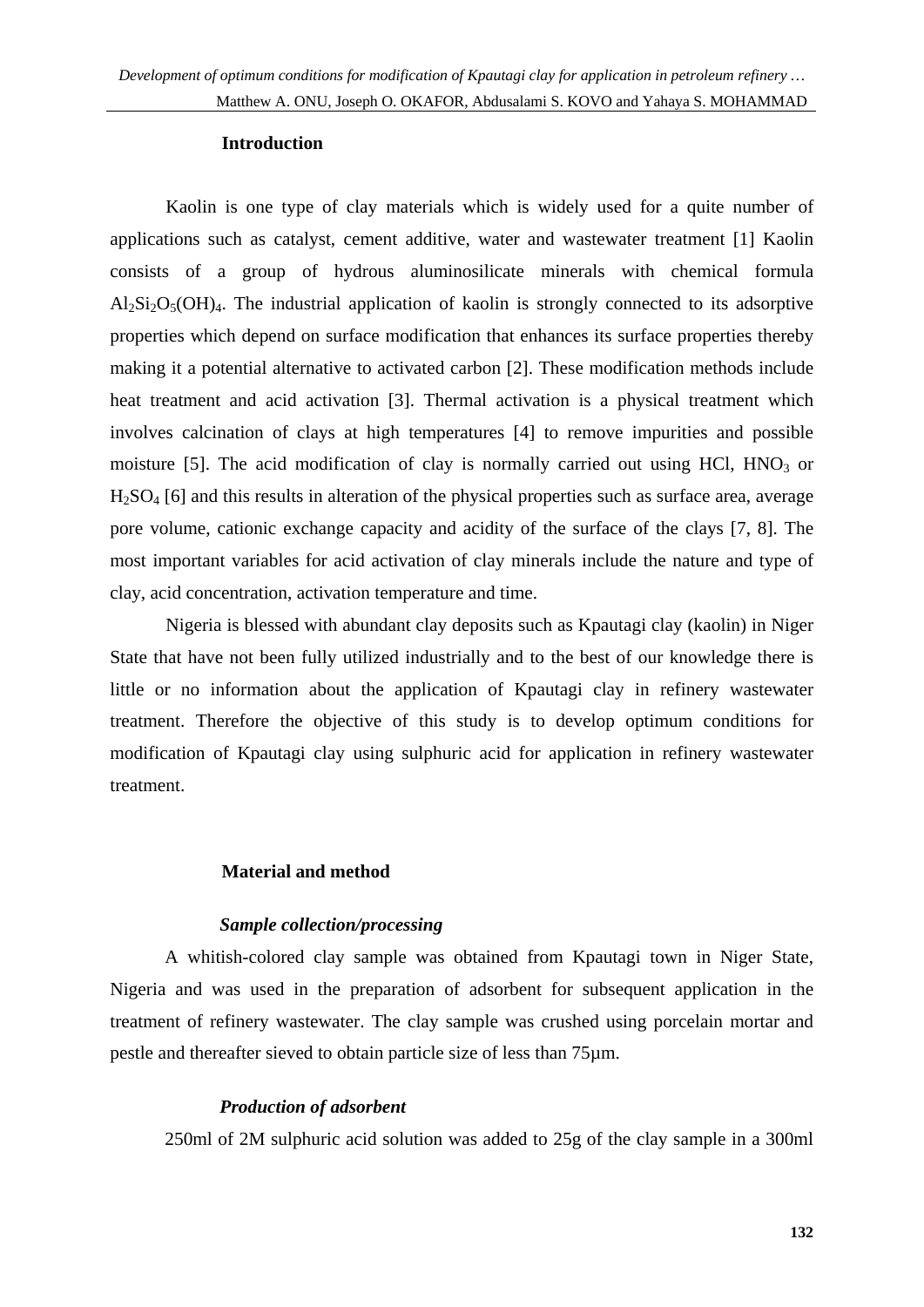

flask and the resulting suspension was heated under refluxing on a magnetically stirred hot plate at 100°C for 150min. At the end of experimental period, the reaction was quenched with distilled water and the resulting slurry was filtered using Watman filter paper. The residual clay cake obtained was washed several times with distilled water until a pH of 6 to 7 was attained. The product obtained was then oven-dried for 12 hours at 80°C. The dried samples were then crushed again and sieved to less than 75µm particle size. The process was repeated with 4, 6, and 8M sulphuric acid. Therefore, the optimum concentration was selected to further study the effect of activation time varied at 60, 90, 120 and 150min and activation temperature varied at 60, 80 and 100°C. In each case, the product obtained was stored in an air-tight sample bottle and labeled according to activation concentration of acid.

## *Column adsorption experiment*

The adsorption experiments were carried out in a simple continuous column process with a glass column of 10cm length and 0.35cm internal diameter. The column was packed with 2g of adsorbent and a glass wool was placed at the bottom as a support and also at the top to prevent flotation of adsorbent in excess wastewater [9] The wastewater employed in this study is process wastewater which was collected from Kaduna Refinery and the following wastewater parameters pH, conductivity, hardness, alkalinity, Nitrate, Phosphate, Chemical Oxygen Demand (COD) and Biochemical Oxygen Demand (BOD) were analyzed before treatment. The wastewater was fed to the column at a fixed flow rate of  $1.6 \text{cm}^3/\text{min}$  in a downward flow mode through a pipe having a valve as the flow regulator [10]. The effluent wastewater was continuously generated at the column outlet and collected after 150min for analysis of the wastewater parameters after treatment.

#### **Results and discussions**

## *Effect of acid concentration*

The effect of acid concentration was studied as presented in Table 1. Application of different acid concentration in the clay modification was observed to reduce the BOD and COD of the wastewater sample from 38mg/l and 188mg/l respectively. Among the acid concentrations considered, 4M concentration was noted for highest reduction to 14mg/l and 38mg/l for BOD and COD respectively. This was followed by 6M concentration with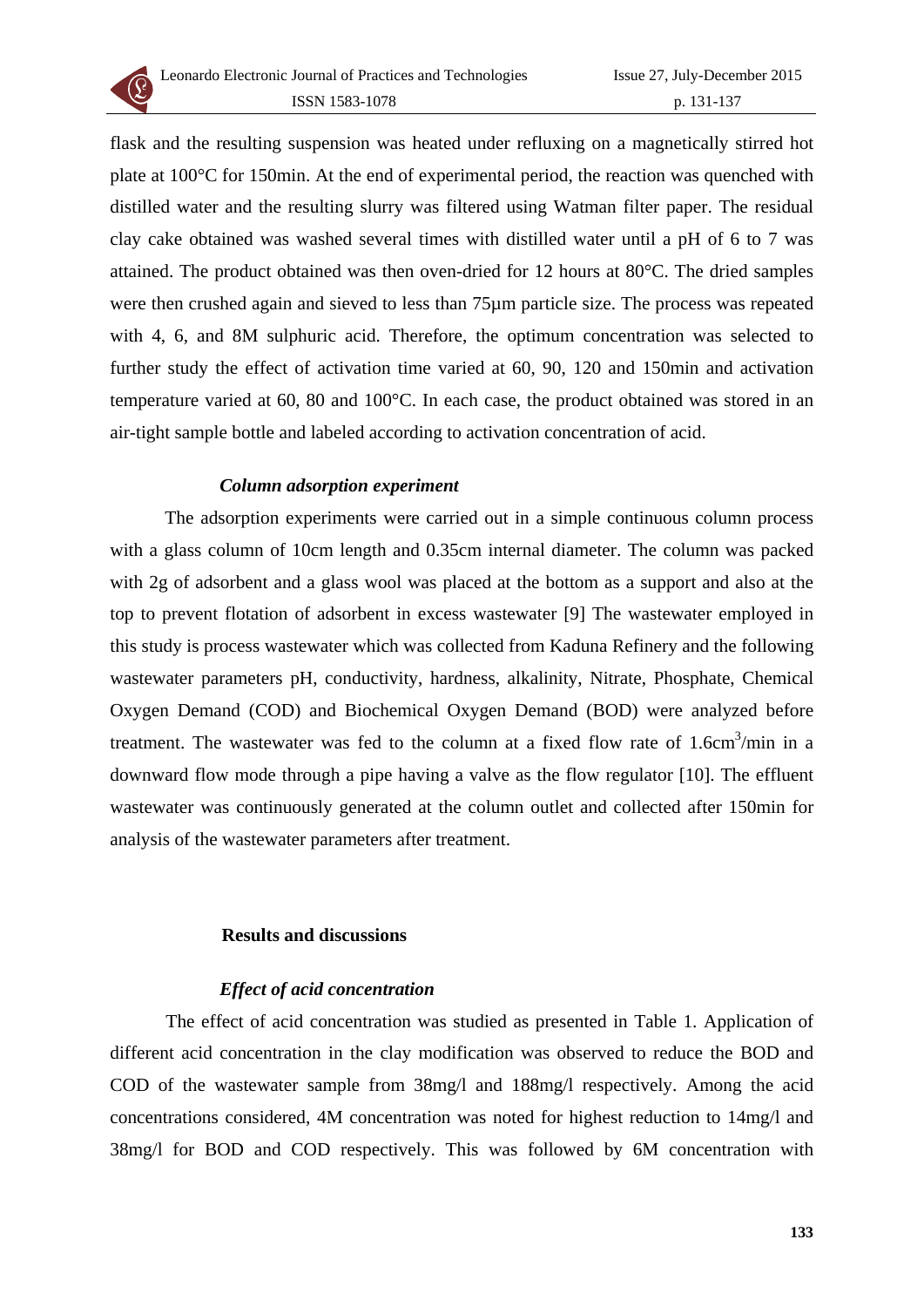reduction in BOD and COD concentration to 14mg/l and 36mg/l respectively. Reduction in other parameters was also observed by all the different acid concentration and except for alkalinity and pH, 4M acid concentration showed highest reduction for electrical conductivity, hardness, nitrate and phosphate from 875us, 146mg/l, 4mg/l and 1mg/l to 717us, 70mg/l, 1.5mg/l and 0.25mg/l respectively. According to [11], high removal resulting from increased hydrogen ion concentration as the acid concentration is increased is due to the neutralization of the negatively charged clay surface which enhances the adsorption of the negatively charged species via reduction in the adsorbent/adsorbate repulsion. Therefore, 4M acid concentration was selected as the optimum for Kpautagi clay modification.

| <b>Table 1.</b> Effect of acid concentration at 100 C and 1901ml activation |                         |                        |      |      |                     |  |  |  |
|-----------------------------------------------------------------------------|-------------------------|------------------------|------|------|---------------------|--|--|--|
| Parameters                                                                  | <b>Before Treatment</b> | <b>After Treatment</b> |      |      |                     |  |  |  |
|                                                                             |                         |                        |      |      | KP2M KP4M KP6M KP8M |  |  |  |
| $BOD$ (mg/l)                                                                | 38                      | 35                     | 14   | 14   | 32                  |  |  |  |
| $\text{COD} \text{ (mg/l)}$                                                 | 188                     | 58                     | 34   | 36   | 40                  |  |  |  |
| Conductivity $(\mu s/ml)$                                                   | 875                     | 720                    | 717  | 720  | 720                 |  |  |  |
| Alkalinity (mg/l)                                                           | 54                      | 48                     | 48   | 48   | 46                  |  |  |  |
| Hardness (mg/l)                                                             | 146                     | 84                     | 70   | 84   | 136                 |  |  |  |
| Nitrate (mg/l)                                                              | 4                       | 2.1                    | 1.5  | 1.5  | 2.9                 |  |  |  |
| Phosphate (mg/l)                                                            |                         | 0.55                   | 0.25 | 0.25 | 0.25                |  |  |  |
| pH                                                                          | 5.2                     | 6.7                    | 6.94 | 6.22 | 6.61                |  |  |  |

**Table 1.** Effect of acid concentration at 100°C and 150min activation

*BOD*=Biochemical Oxygen Demand, *COD*=Chemical Oxygen Demand, *KP2M*=Kpautagi clay modified 2M acid concentration,

*KP4M*=Kpautagi clay modified 4M acid concentration,

*KP6M*=Kpautagi clay modified 6M acid concentration,

*KP8M*=Kpautagi clay modified 8M acid concentration

# *Effect of activation time*

Effect of activation time on the performance of Kpautagi clay in the treatment of refinery wastewater was studied as presented in Table 2. The table revealed reduction in concentration of sample parameters as the activation time was increased from 60 to 90 min. As the activation time was additionally increased to 120 min, further reduction was achieved in BOD, COD, electrical conductivity, alkalinity, hardness, nitrate, phosphate and pH to 12mg/l, 30mg/l, 695µs, 42mg/l, 54mg/l, 2.8mg/l, 0mg/l, 6.61 respectively while increasing the activation time further to 150min was noted for little or no effect except for alkalinity and hardness. The Kpautagi activated clay demonstrated complete removal of phosphate from the refinery wastewater and similar observation was also reported by [12] this could be as a result of the existence of aluminum ion on the surface of the clay which spontaneously forms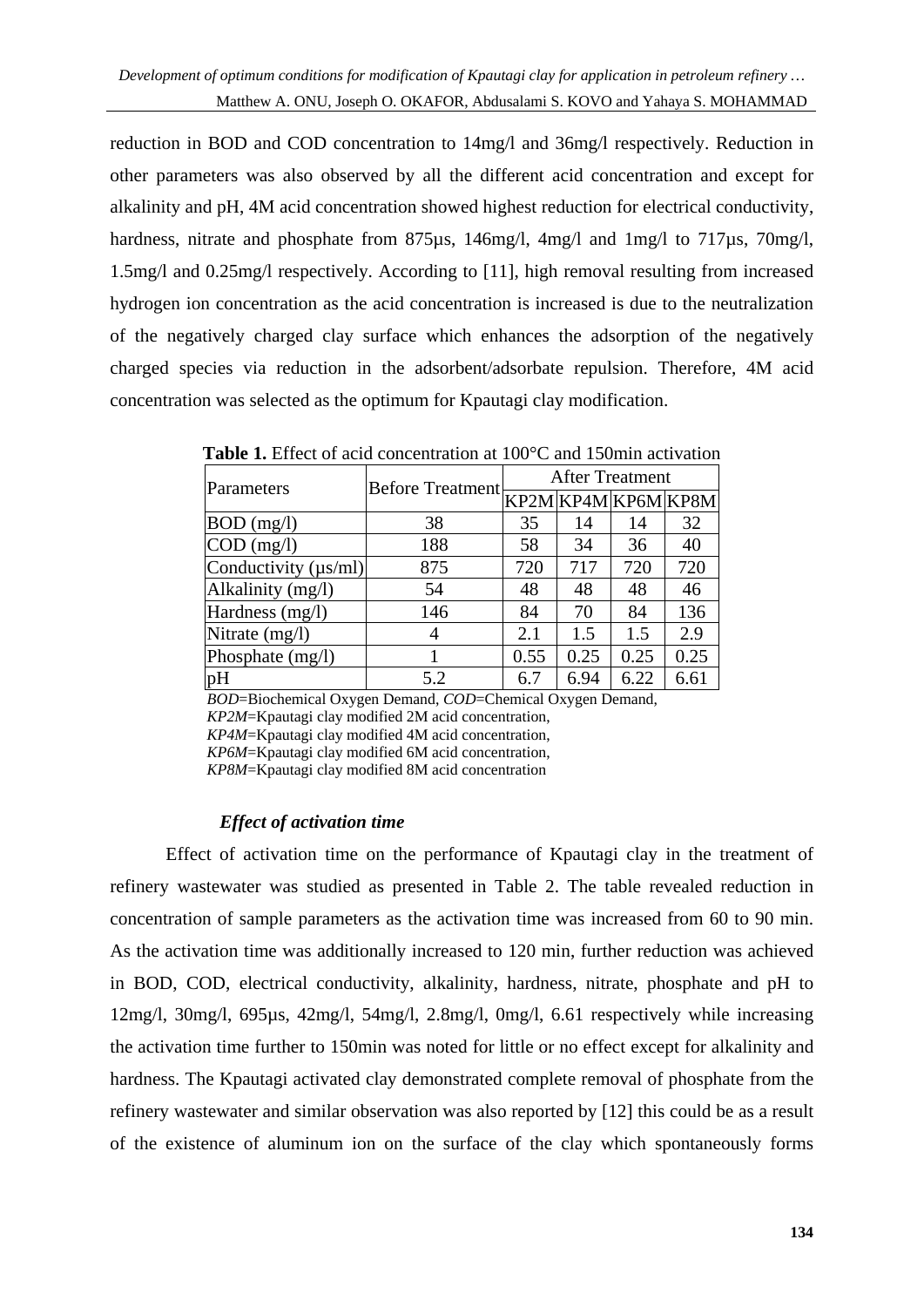

aluminum sulphate with the sulphate ion. Activation time of 120min was observed to be enough for considerable removal and was therefore taken as the optimum activation time for Kpautagi clay.

| Parameters                  | <b>Before Treatment</b> | After Treatment (activation time) |      |                                    |      |  |
|-----------------------------|-------------------------|-----------------------------------|------|------------------------------------|------|--|
|                             |                         |                                   |      | $60$ min   90min   120min   150min |      |  |
| $BOD$ (mg/l)                | 38                      | 17                                | 15   | 12                                 | 12   |  |
| $\text{COD} \text{ (mg/l)}$ | 188                     | 36                                | 33   | 30                                 | 30   |  |
| Conductivity $(\mu s/ml)$   | 875                     | 703                               | 696  | 695                                | 694  |  |
| Alkalinity (mg/l)           | 54                      | 45                                | 44   | 42                                 | 44   |  |
| Hardness (mg/l)             | 146                     | 64                                | 66   | 54                                 | 64   |  |
| Nitrate (mg/l)              |                         | 3.1                               | 3.1  | 2.8                                | 2.8  |  |
| Phosphate (mg/l)            |                         | 0.2                               | 0.2  |                                    |      |  |
| pH                          | 5.2                     | 6.8                               | 6.63 | 6.61                               | 6.61 |  |

**Table 2.** Effect of activation time at 100°C and 4M acid concentration

*BOD*=Biochemical Oxygen Demand, *COD*=Chemical Oxygen Demand

## *Effect of activation temperature*

Table 3 presents results on the effect of activation temperature on performance of Kpautagi clay in the treatment of refinery wastewater.

| Parameters                  | <b>Before Treatment</b> | After Treatment (activation temperature) |          |                 |  |
|-----------------------------|-------------------------|------------------------------------------|----------|-----------------|--|
|                             |                         | $60^{\circ}$ C                           | 80°C     | $100^{\circ}$ C |  |
| $BOD$ (mg/l)                | 38                      | 16                                       | 15       | 12              |  |
| $\text{COD} \text{ (mg/l)}$ | 188                     | 37                                       | 36       | 30              |  |
| Conductivity ( $\mu s/ml$ ) | 875                     | 721                                      | 702      | 695             |  |
| Alkalinity (mg/l)           | 54                      | 46                                       | 45       | 42              |  |
| Hardness (mg/l)             | 146                     | 58                                       | 52       | 54              |  |
| Nitrate (mg/l)              |                         | 3.1                                      | 2.5      | 2.8             |  |
| Phosphate (mg/l)            |                         | 0.45                                     | $\theta$ |                 |  |
| pH                          | 5.2                     | 6.85                                     | 6.88     | 6.61            |  |

**Table 3.** Effect of activation temperature at 120min and 4M acid concentration

*BOD*=Biochemical Oxygen Demand, *COD*=Chemical Oxygen Demand

The table shows reduction in concentration of parameters at activation temperature of 60°C. When activation temperature was increased to 100°C, significant reduction in BOD, COD, conductivity, alkalinity, phosphate and pH to 12mg/l, 30mg/l, 695µs, 42mg/l, 0mg/l and 6.61 was observed respectively with the exception of hardness and nitrate which were noted for highest reduction to 52mg/l and 2.5mg/l at activation temperature of 80°C. Therefore, optimum activation temperature was taken as 100°C.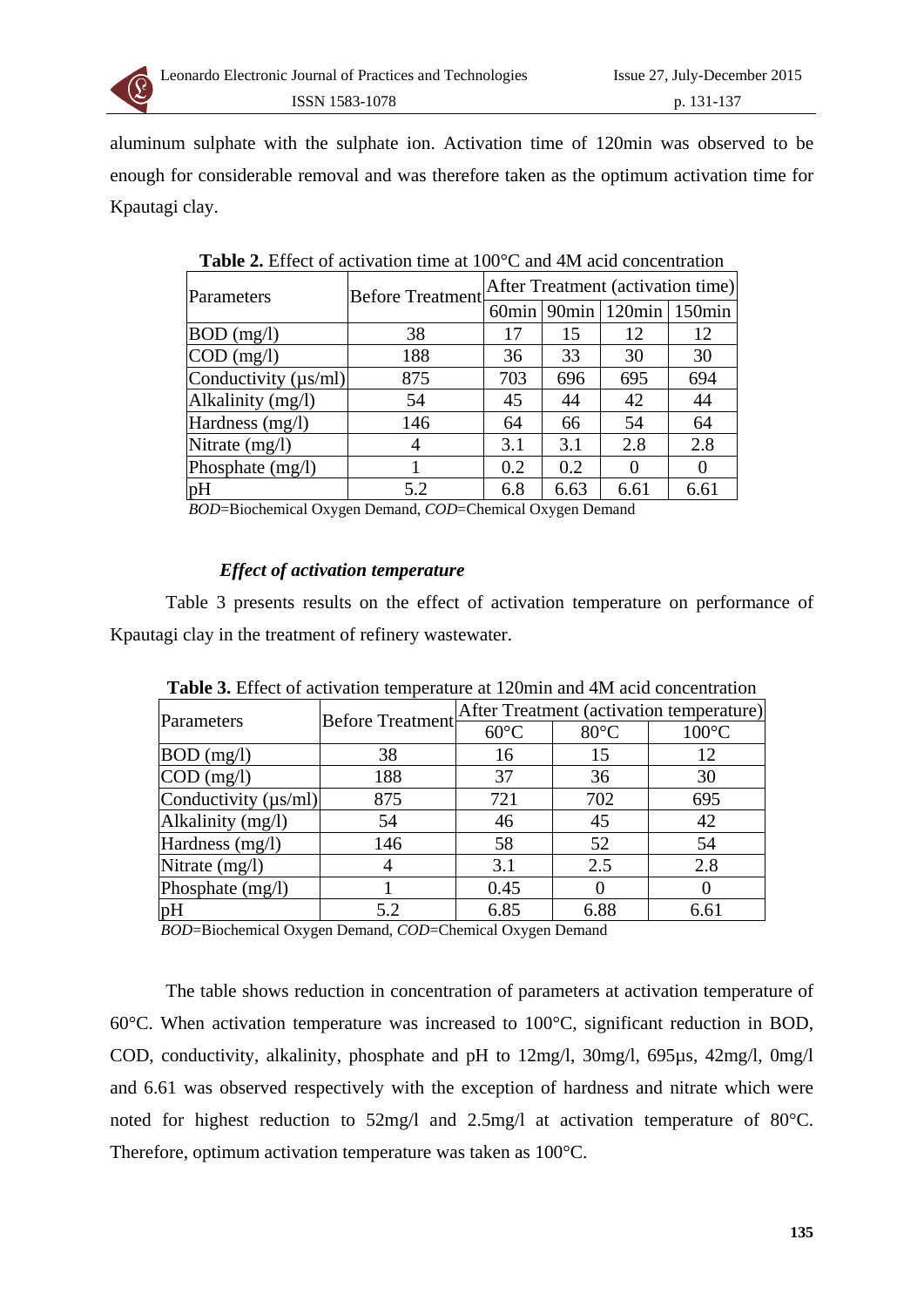#### **Conclusion**

The optimum condition for modification of Kpautagi clay for application in the treatment of petroleum refinery wastewater has been successfully established. These optimum conditions are: acid concentration of *4M*; activation time of *120min*; activation temperature of *100*°*C*. Therefore the optimum conditions developed in this study for modification of Kpautagi clay could be applied for improved performance in the treatment of refinery wastewater.

## **References**

- 1. Eze K. A., Nwadiogbu, J. O., Nwankwere E. T., *Effect of acid on the physicochemical properties of kaolin clay*, Archives of Applied Science Research, 2012, 4(2), p. 792-794.
- 2. Ajemba O. R., *Modification of the physico-chemical properties of Udi clay minerals to enhance its adsorptive capacity*, Pelagia Research Library: Advances in Applied Science Research, 2012, 3(4), p. 2042-2049.
- 3. Vimonses V., *Development of multifunctional nanomaterials and adsorptionphotocatalysis hybrid system for wastewater reclamation*, PhD Dissertation, The University of Adelaide, Australia, 2011.
- 4. Al-Asheh S., Banat F., Abu-Aitah I., *Adsorption of phenol using different types of activated bentonite,* Separation and Purification Technology, 2003, 33, p. 1-10.
- 5. Steudel A., Batenburg L. F., Fischer H. R., Weidler P. G., Emmerich K., *Alteration of swelling clay minerals by acid activation*, Applied Clay Science, 2009, 44, p. 105-115.
- 6. Diaz F., De Souza S. R., *Studies on the acid activation of Brazillian smectic clays*. Journal of Hazardous Materials, 2001, 24, p. 343-353.
- 7. Doulia D., Leodopoloud C. H., Gimouhopoulos K., Rigas F., *Adsorption of humic acid on acid activated Greek bentonite*, Journal of Colloid and Interface Science, 2009, 340, p. 131-141.
- 8. Lian L., Guo L., Guo, C., *Adsorption of congo red from aqueous solution on Calcium bentonite*, Journal of Hazardous Materials, 2009, 16, p. 126-131.
- 9. Mohammad Y. S., Shaibu-Imodagbe E. M., Igboro S. B., Giwa, A., Okuofu C. A., *Adsorption of phenol from refinery wastewater using rice husk activated carbon*, Iranica